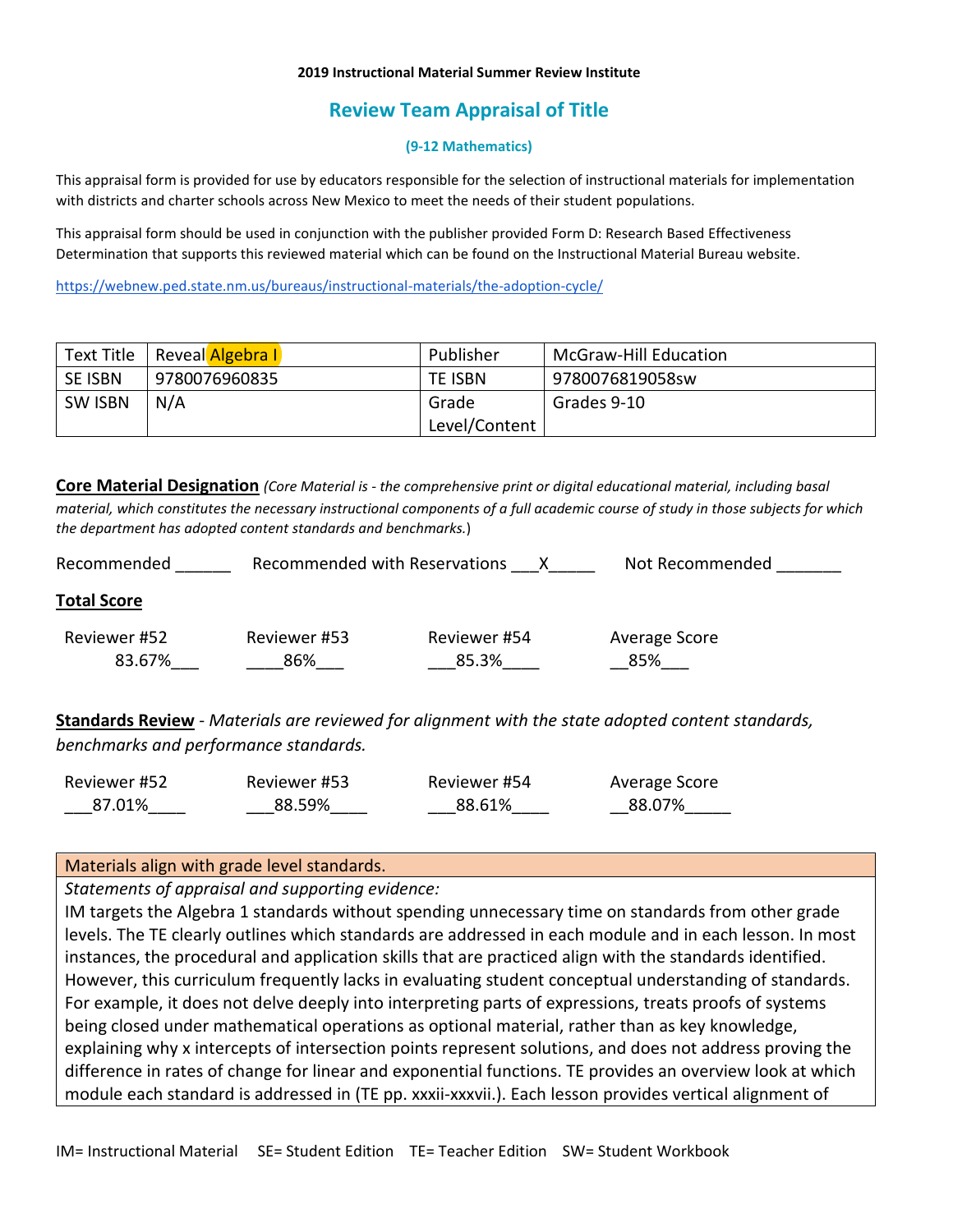standards, showing previously covered standards, current addressed standards, and standards to be addressed in future lessons (TE pp 1a).

Materials align to standards for mathematical practice.

*Statements of appraisal and supporting evidence:*

TE provides citation of math practice addressed throughout lessons, as appropriate. Throughout the course, all math practices are addressed and targeted, often in similar ways across the modules. For example, students are frequently guided through a multi-step problem solving process, aiding them in persevering in problem solving. Students are asked in each module to make generalizations and explain thinking about algebraic skills which requires repeated reasoning and the construction of viable arguments. Students are tasked with using math to model contextual problems in most lessons, which often requires them to attend to precision in regards to units and to practice numerical and algebraic reasoning as they assess if solutions are viable. Students are asked to use graphing calculators and online tools to solve equations and explore features of graphs. Problems are presented to students to allow them to find the error and critique the reasoning of others.

Materials show aspects of rigor.

*Statements of appraisal and supporting evidence:*

TE provides citation of which aspect of rigor is being targeted for each lesson (conceptual understanding, fluency/procedural, application). TE cites all three levels of rigor in every module and across the standard domains, though at times this is not adequately supported with student practice and exploration. In many instances, the application level is hinted at with "real-world" scenarios, but the depth of the question being asked does not require application of knowledge for the standards selected in the lesson. For example, in a lesson in which the standard deals with explaining why rational exponents can be rewritten as radicals using the properties of exponents, the application questions focus on word problems that call on students to evaluate an expression with a radical or rational exponent. SW provides opportunities to practice with procedural skills throughout modules. SW provides questions that require students to justify or explain their thinking, targeting conceptual understanding. SW provides real-world scenarios. SW provides limited questions with abstract algebraic reasoning, targeting application of concrete skills, though there is at least one of these questions in every module. Digital materials provide exploratory activities for certain lessons that allow students to gain a deeper conceptual understanding of these topics. The modules themselves have a balance of rigor, though certain lessons are lacking, as previously stated.

**Math Content Review** - *Materials are reviewed for relevant criteria pertaining to the support for teachers and students in the specific reviewed content area.*

| Reviewer #52 | Reviewer #53 | Reviewer #54 | Average Score |
|--------------|--------------|--------------|---------------|
| 64.29%       | 82.14%       | 67.86%       | 71.43%        |

Materials are consistent with grade level content, supporting the intent of the delivery and understanding of mathematics.

*Statements of appraisal and supporting evidence:*

TE provides list of lessons cross-referenced with standards, indicating the content is consistent with grade-level expectations. TE provides vertical alignment among standards for each lesson, referencing to the intent of the lesson within the context of the course as a whole. TE provides common errors students may make during lessons, as appropriate. Digital content offers extra practice, extra examples, extensions, resources for remediation, and other tools to support the delivery of the algebra 1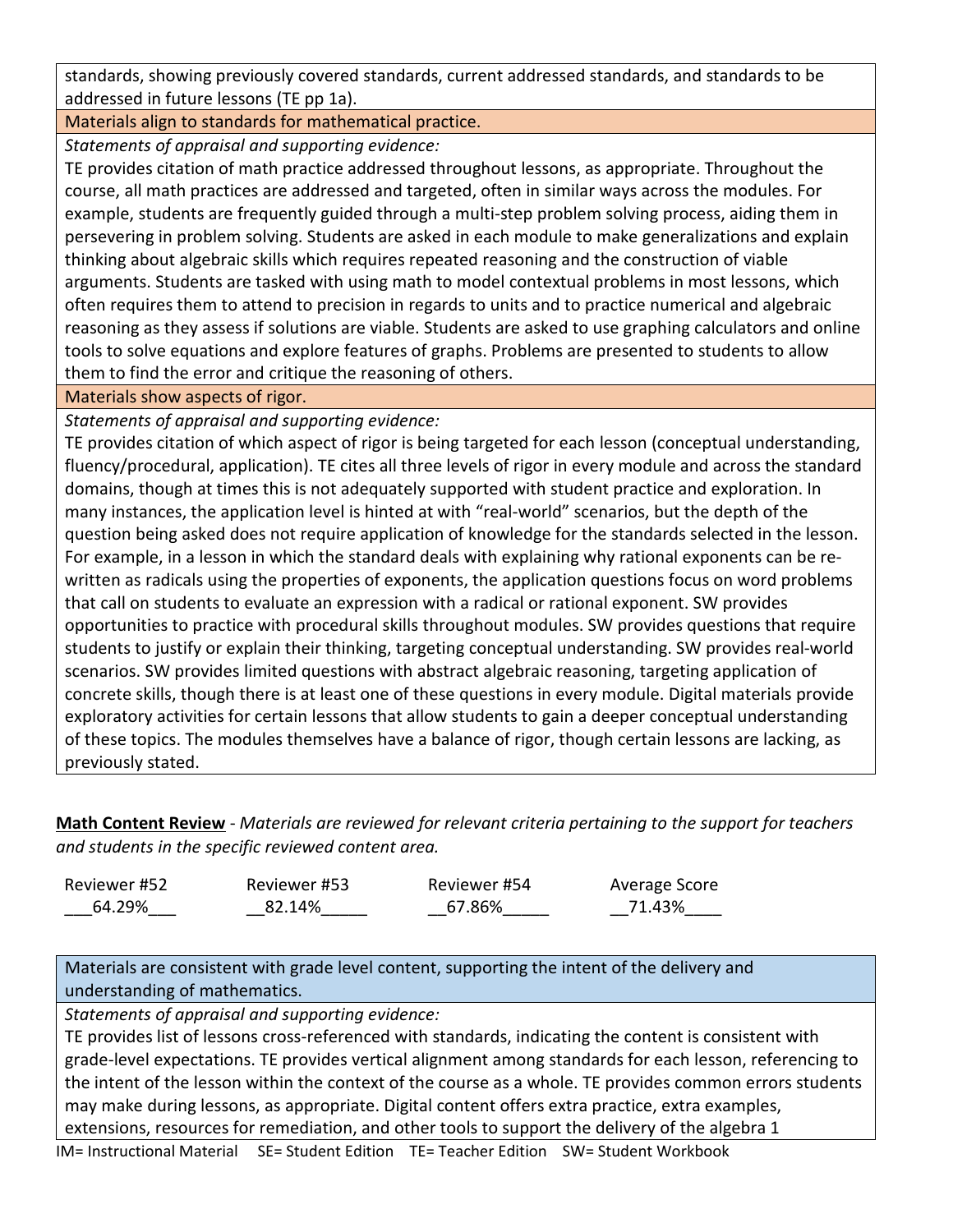curriculum. Tasks are provided with common misconceptions for students matched to incorrect answers to the task to aid teachers in targeting student understanding.

Materials support student learning of mathematics. *Statements of appraisal and supporting evidence:*

SW is organized and provides space for students to take notes. TE provides guiding questions for a variety of readiness levels as well as questions to move students toward productive struggle during multi-step tasks. Examples are scaffolded so as to provide a structure for students to be able to give logical reasons for each step in a process and support them in showing their arguments. The SW presents a 4 step problem solving process and the TE provides structures for group work, ways to encourage students that are struggling but still working productively, and questions to redirect students who seem to be stuck and/or giving up in the process. TE and digital content provide exit tickets and quick checks to gauge level of understanding of material. TE provides citation on math practices targeted throughout lessons, as appropriate. SW provides targeted tips for having students think or discuss certain aspects of the material being presented, promoting deeper understanding.

**All Content Review** - *Materials are reviewed for relevant criteria pertaining to the support for teachers and students in the material regarding the progression of the standards, lesson structure, pacing, assessment, individual learners and cultural relevance.*

| Reviewer #52 | Reviewer #53 | Reviewer #54 | Average Score |
|--------------|--------------|--------------|---------------|
| 78.75%       | 80%          | 80%          | 79.58%        |

Materials are coherent and consistent with the high school standards which all students should study in order to be college and career ready.

*Statements of appraisal and supporting evidence:*

TE clearly outlines which Common Core Math Standards for Algebra 1 are addressed in each module and in each lesson. TE provides an overview look at every lesson and the standard that is being addressed. Each module is focused on key Algebra 1 concepts and does not focus on standards from prior grade levels. Each lesson provides vertical alignment of standards, showing previously covered standards, current addressed standards, and standards to be addressed in future lessons.

Materials are well designed and take into account effective lesson structure and pacing.

*Statements of appraisal and supporting evidence:*

The SW is well-organized and not distracting. The SW offers opportunities for students to interact with their notes. Each lesson is broken into chunks of a Learn section followed by examples that directly apply to that section. Then this is followed by assignments that are sequenced and labeled to follow the examples provided in the lesson and transition from procedural practice to application and conceptual reasoning problems throughout the assignments. The TE identifies problems as having a depth of knowledge level of one, two, or three for the problems presented with each lesson for the teacher to use as guidance. Students are frequently asked to explain or justify their reasoning. The digital content contains a glossary, ample opportunities for extra examples, and slides to aid in lesson delivery, as well as other resources which teachers may find helpful in structuring a lesson. Materials flow logically from one concept to the next without unnecessary leaps or unclear ties between concepts being taught. Tips and advice are placed in the margins as additional notes of interest or helpful hints.

Materials support teacher planning, learning, and understanding of the standards.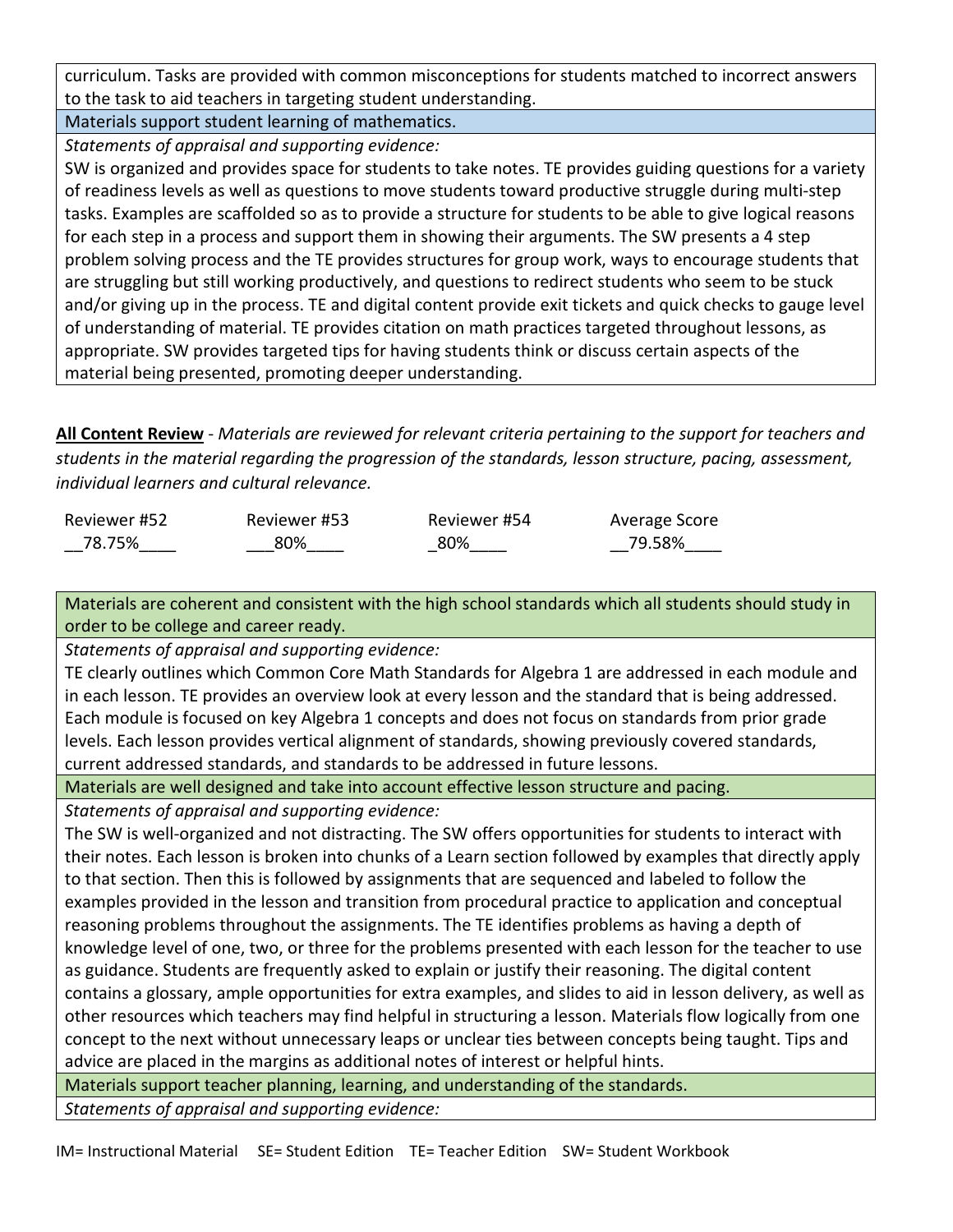TE contains a list of all standards at the beginning of the book and restates the focus standards for each lesson at the beginning of the lessons. TE also contains a vertical alignment of the prerequisite standards, current standards, and future standards at the beginning of each lesson. TE contains a list of lessons cross-referenced with the standards addressed in each lesson and states the lesson goal and the skills students will be exploring and developing in user-friendly language. Each lesson provides guidance for pacing and annotation on ways to present the online content, as well as some guiding questions to ask during examples. TE states opportunities to enhance learning using the digital content in each lesson, as available. Extra examples with scaffolding questions and answers are provided for each example in the digital materials. Digital content contains a section entitled "The Why Behind The Math" that dives into what the standards should address and why. This deepens the educator's understanding of the standards. Further, this resource offers insight into misconceptions students may have, which may further an educator's understanding of the standard.

Materials offer teachers resources and tools to collect ongoing data about student progress on the standards.

*Statements of appraisal and supporting evidence:*

SE provides quick check questions to gauge level of understanding of lesson content. Digital content contains pre-test, extra practice, performance tasks, and assessments that are automatically scored, where appropriate. Digital content also provides opportunities to produce reports sorted by standard. TE provides common errors students may make during lessons, as appropriate. SE provides a list of skills addressed in each module with space for students to assess their ability before and after the module. Exit Tickets provided for students to show knowledge gained during the lesson and alternative methods for using it in the classroom are provided.

Materials give all students extensive opportunities and support to explore key concepts.

*Statements of appraisal and supporting evidence:*

TE provides questions to promote productive struggle in lessons where appropriate. TE provides questioning differentiated to readiness level (Below, on-level, advanced). Digital content provides language handbook to support EL and directives to include in class to support ELs in language acquisition. Digital content provides opportunities to extend learning beyond the scope of the lesson. Tip for working with students from different cultural backgrounds with respect to language or norms, like group work, are provided within the text.

Materials support effective use of technology to enhance student learning. Digital materials are accessible and available in multiple platforms.

*Statements of appraisal and supporting evidence:*

Digital materials are supported on a variety of platforms and with a variety of web-browsers. Digital material offers opportunities to assign quick checks, practice, and assessments using technology. TE provides citations for digital content that may be included in each lesson. Option for teachers to create their own assessments using the platform is provided.

Materials can be easily customized for individual learners.

*Statements of appraisal and supporting evidence:*

Digital content provides opportunity for teacher to add web-based resources. Digital content provides link to a free trial of individualized extra support resource students can access to build their background knowledge and identify areas of weakness. Adaptive lessons are included with some lessons that allow students to work at their own pace that will change to meet their specific needs for that content.

Materials take into account cultural perspectives.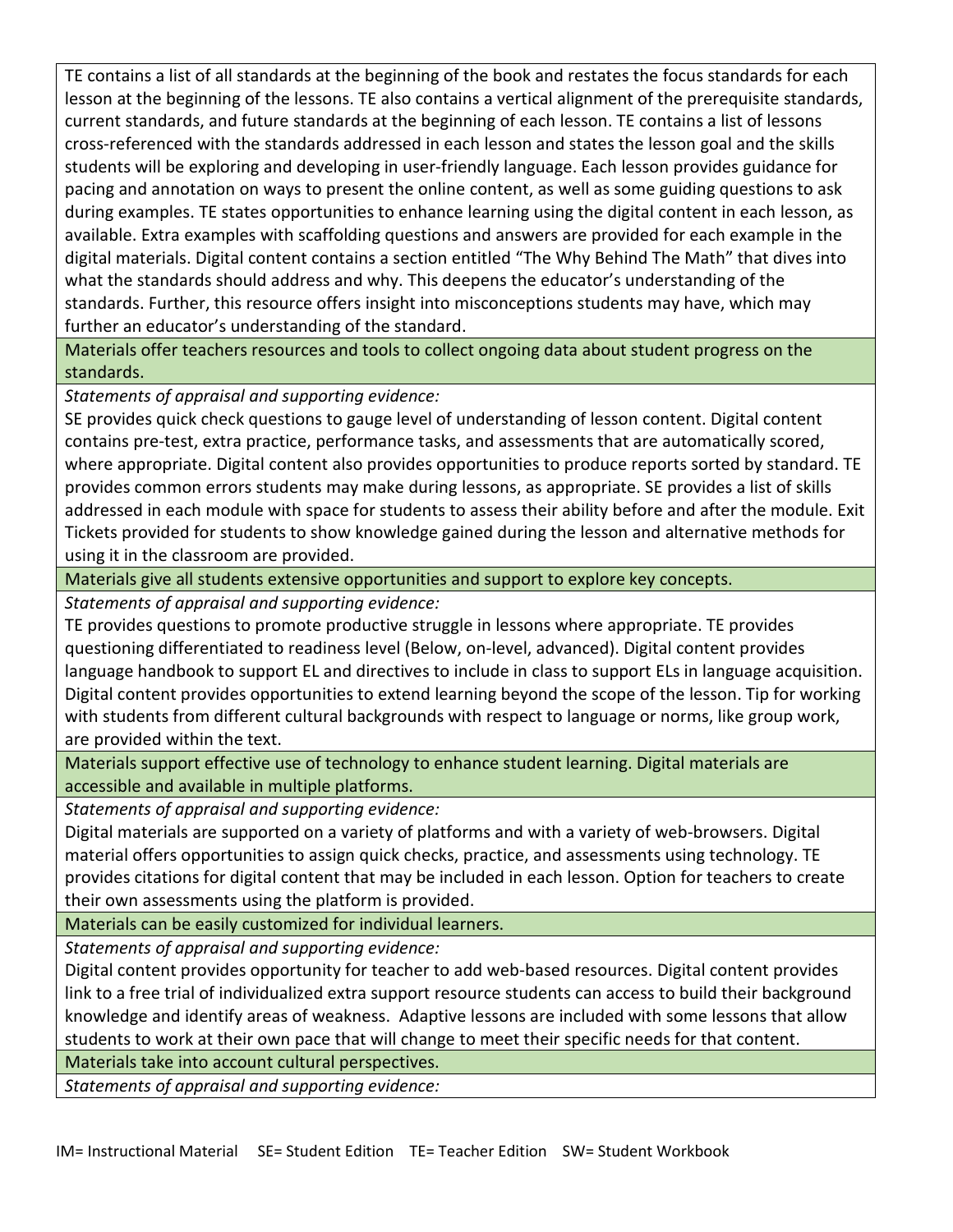Digital content provides a language handbook for ELs to support language acquisition. Digital content provides optional cultural perspectives resource which encourages students to research cultures through the lens of mathematics. SE provides Math History Minute which calls on the historical context of the mathematics being addressed in the lesson. Much of the cultural perspectives are included as ancillary materials instead of being deeply embedded into the material.

**Reviewer Professional Summation** - *These materials are reviewed by Level II and Level III educators from across New Mexico. The reviewers have brought their knowledge, experience and expertise into the review of these materials. They offer here their individual summary of the material as a whole.* 

Reviewer #52 background and experience: Teacher holds a Level II license and has been teaching secondary mathematics for 7 years and has served as algebra 1 and remedial algebra 1 content leader for 6 years. Teacher also serves on district textbook adoption team, grading practices team, curriculum & instruction team, and EOC writing team.

*Professional summary of material:* The material provides students with opportunities to practice conceptual problems, procedural fluency, and to apply the skills they have learned. Most of the emphasis seems to be on procedural fluency, with a lot of the conceptual understanding and application skills coming from teacher questioning strategies and use of online materials. These online materials offer plenty of opportunities to scaffold the material for students at all levels (approaching level, on level, and beyond level), as well as for student populations that might require more remediation, language supports, etc. TE and SE match up nicely making moving between the two easy, especially as teachers try to support students. Teachers have access to diagnostic tools to check student understanding before, during, and after learning has occurred and can build custom assignments and receive data for individual students and for entire classes based on student performance on standards. Overall this curriculum covers most algebra 1 standards and SMPs well without getting bogged down in prior standards or what students should be working up to do in the future. I especially appreciate the various questioning strategies introduced and chances for the teacher to evaluate student misconceptions and work towards building mastery for all students.

Reviewer #53 background and experience: Teacher holds a level III license and has been teaching courses ranging from Algebra 1 – Pre-calculus for 8 years. Teacher is a professional development leader in school and district.

*Professional summary of material:* The material provides ample opportunity to practice with most procedural skills. At times the conceptual development and applications feel weak, but overall there is evidence of building all three (procedural, conceptual and application) skill levels. The material provides limited direction for class interactions/group work. The online material offers opportunities for teachers to enhance individual student learning, if the school/student have access to these materials. The student workbook is well organized and easy to maneuver. The teacher edition does provide some extra supports and cues for teachers, such as ways to encourage productive struggle, common errors students may make and how to address them, questioning at different readiness levels, exit tickets, pre-assessments, etc. Overall the material feels sufficient to guide delivery of Algebra 1 content.

Reviewer #54 background and experience: National Board Certified Teacher with 9 years of experience ranging from Algebra to Pre-Calculus and AP Statistics in both regular education settings and inclusion coteaching classes. Teacher has provided professional development for teachers both within the district and at regional and national conferences.

*Professional summary of material:* The material is well laid out and relatively easy to follow the pacing and lessons with lots of chunking of the material, so breaking a lesson up or combining them if needed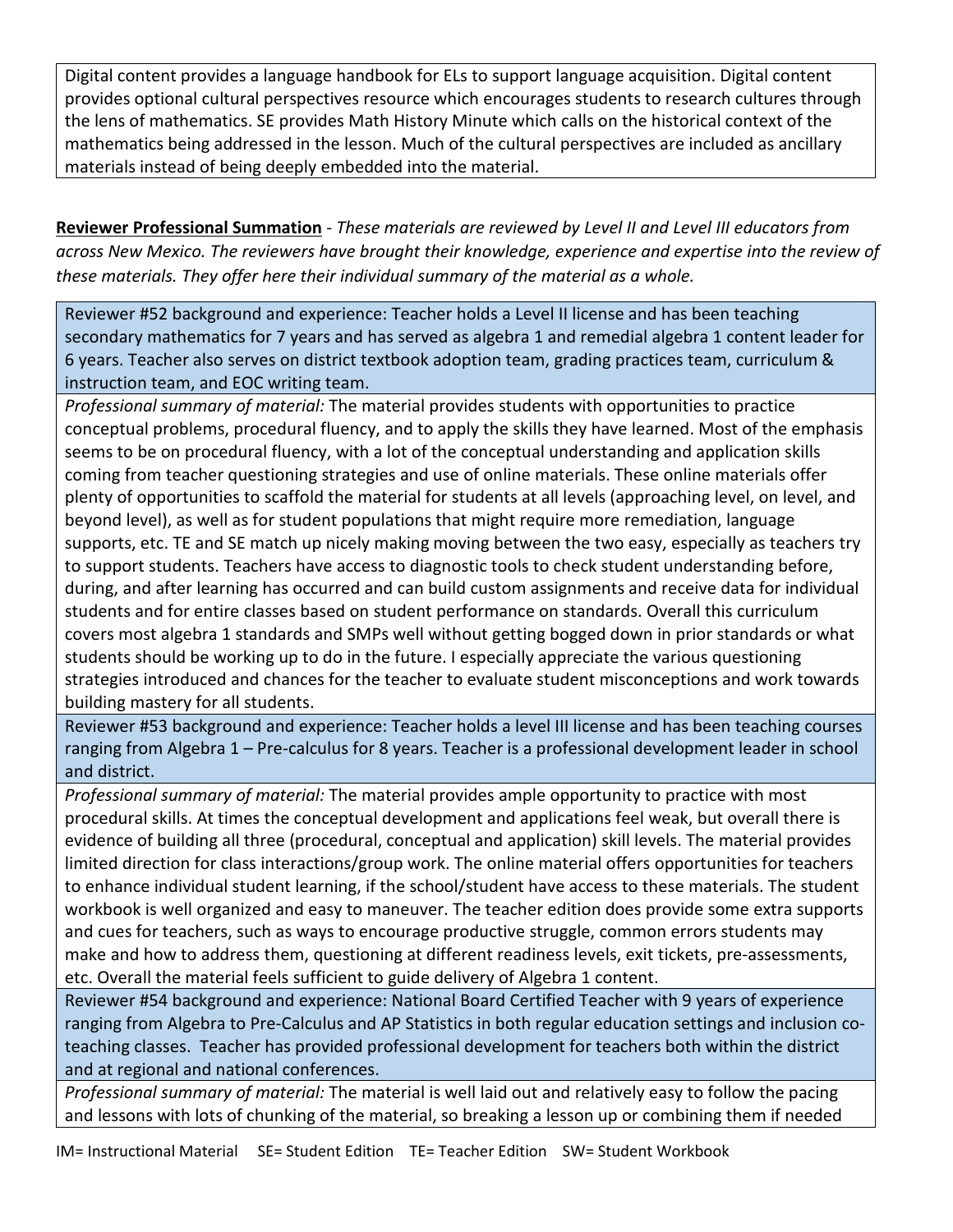should be relatively easy to do. The teacher materials provide some tips that will help with student comprehension and instruction, which veteran teachers will find useful as reminders of best practices, but newer teacher will find to be lacking in information. The mathematical practices can be found throughout the material, but much of it comes from the questioning that is embedded and less directly from rich open-ended tasks because there is a ton of scaffolds provided in the material. Procedural fluency is one of the aspects of rigor that is readily apparent in most lessons, with applications coming in heavily scaffolded scenarios. There are some great tools available in the digital materials that help with the conceptual understanding, but in most of the text I felt that it was overshadowed by the procedural aspects. Overall, the material covers the standards for Algebra 1 well, but teachers unfamiliar with the overall flow of the curriculum from one grade level to the next will find themselves searching in other places for context.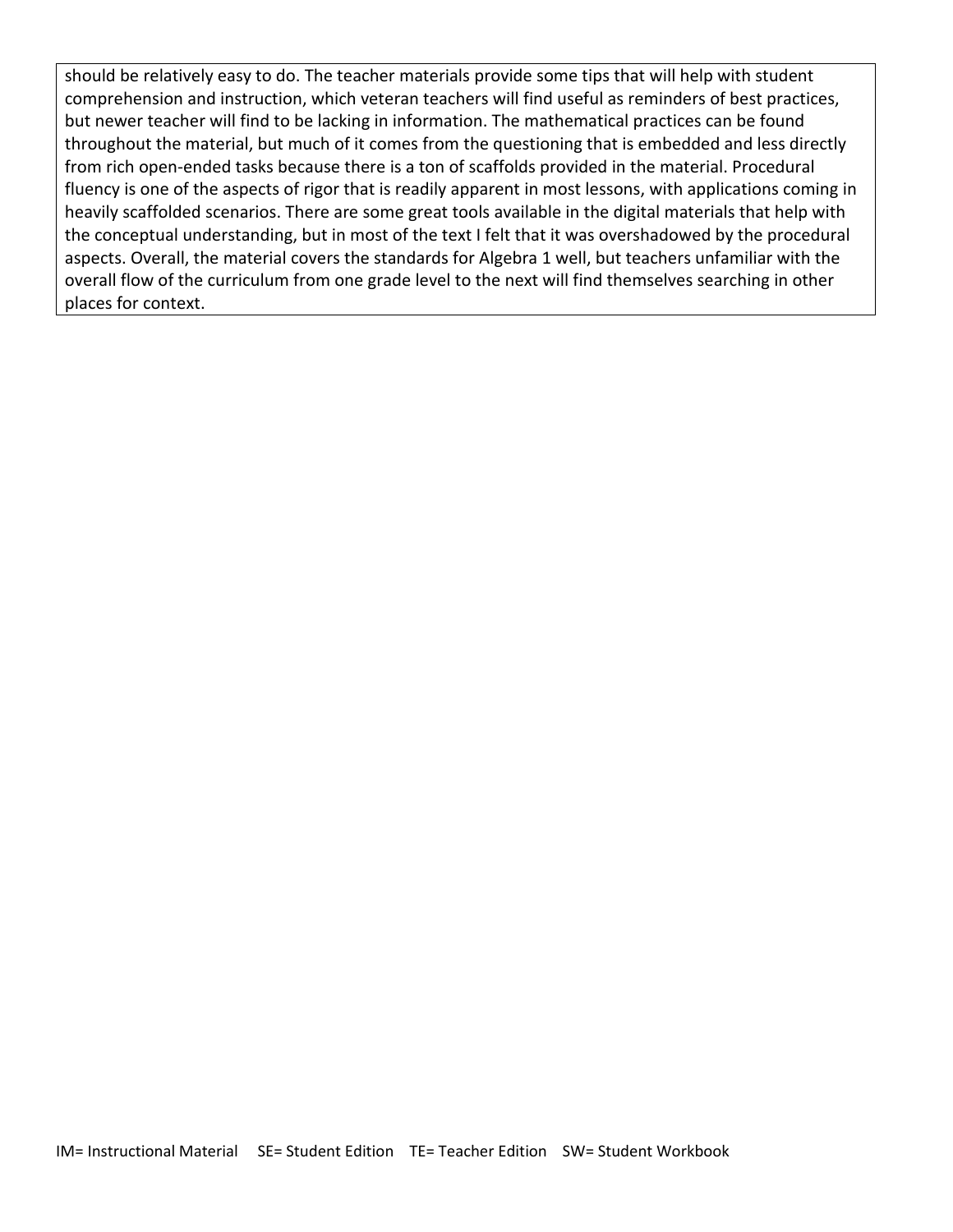#### **2019 Instructional Material Summer Review Institute**

# **Review Team Appraisal of Title**

### **(9-12 Mathematics)**

This appraisal form is provided for use by educators responsible for the selection of instructional materials for implementation with districts and charter schools across New Mexico to meet the needs of their student populations.

This appraisal form should be used in conjunction with the publisher provided Form D: Research Based Effectiveness Determination that supports this reviewed material which can be found on the Instructional Material Bureau website.

<https://webnew.ped.state.nm.us/bureaus/instructional-materials/the-adoption-cycle/>

| Text Title     | Reveal Geometry | Publisher     | <b>McGraw-Hill Education</b> |
|----------------|-----------------|---------------|------------------------------|
| <b>SE ISBN</b> | 9780076960972   | TE ISBN       | 9780076819973                |
| <b>SW ISBN</b> | N/A             | Grade         | Grades 9-12                  |
|                |                 | Level/Content |                              |

**Core Material Designation** *(Core Material is - the comprehensive print or digital educational material, including basal material, which constitutes the necessary instructional components of a full academic course of study in those subjects for which the department has adopted content standards and benchmarks.*)

| Recommended            | Recommended with Reservations |                        | Not Recommended         |
|------------------------|-------------------------------|------------------------|-------------------------|
| <b>Total Score</b>     |                               |                        |                         |
| Reviewer #56<br>82.67% | Reviewer #57<br>86.17%        | Reviewer #61<br>81.83% | Average Score<br>83.56% |

**Standards Review** - *Materials are reviewed for alignment with the state adopted content standards, benchmarks and performance standards.*

| Reviewer #56 | Reviewer #57 | Reviewer #61 | Average Score |
|--------------|--------------|--------------|---------------|
| 83.82%       | 90.67%       | 85.49%       | 86.66%        |

## Materials align with grade level standards.

- The language of the material reflects the language of the standards.
	- The material uses appropriate terminology and vocabulary that is suitable for the content of the grade level.
- A majority of the math standards for the grade level are evident and listed.
	- There are 54 standards for Geometry. Most of these are addressed, but not always to the depth and rigor intended by the standard.
		- Example: **HS.GRST.B.4** asks students to prove theorems about triangles. The rigor intended by the standard is for students to develop the proofs. However, the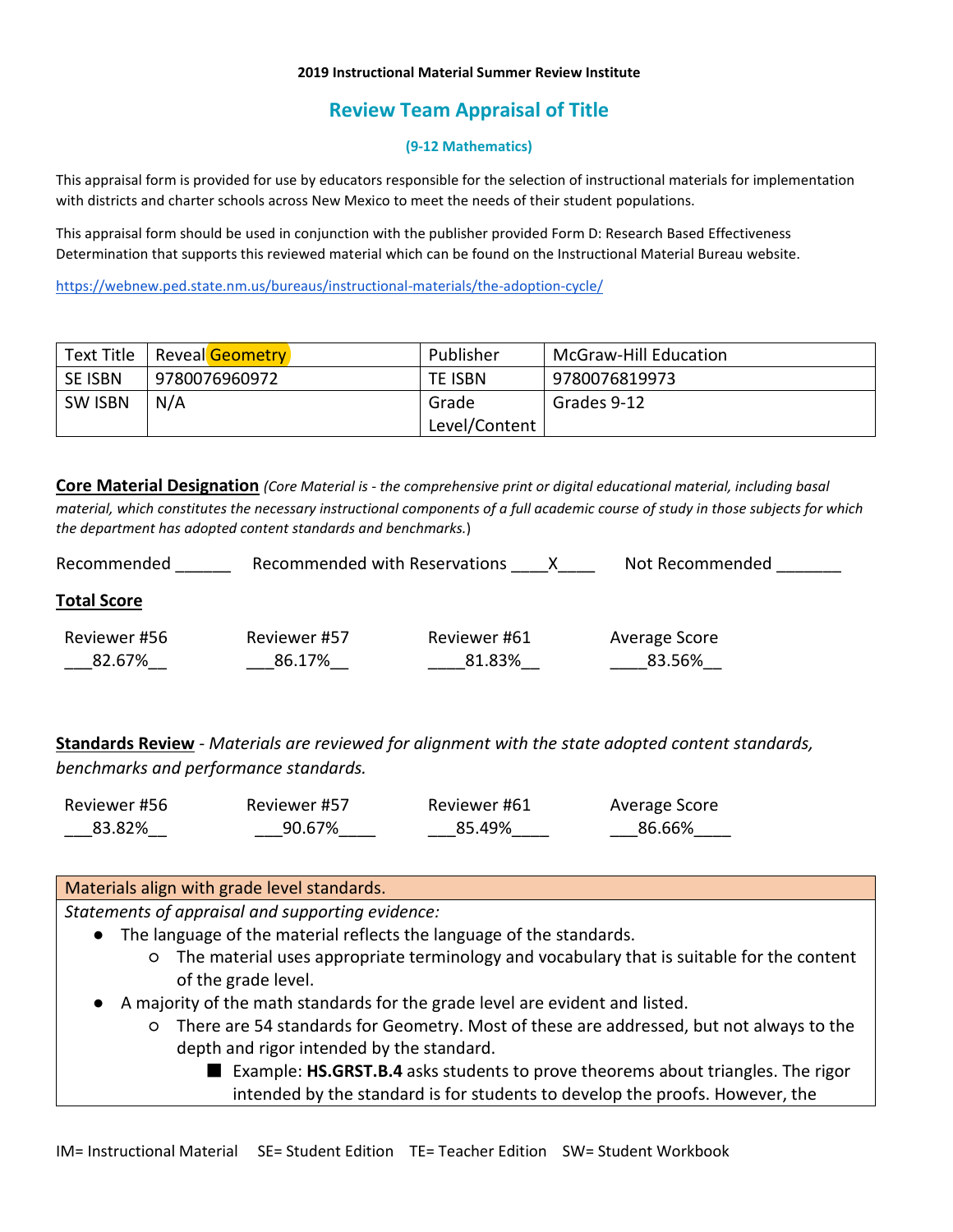material guides students along these proofs, rather than have students develop them using their own intuition.

● The majority of time is spent in the major clusters of the standards for Geometry.

Materials align to standards of mathematical practice.

*Statements of appraisal and supporting evidence:*

- Math Practice 1
	- Students make sense of problems when they connect different representations, such as deriving formulas then applying those formulas to solving problems. Perseverance is not explicitly emphasized through the materials.
- Math Practice 2
	- Students are occasionally given multiple representations and should be expected to make connections between the representations. They use the connections to make conclusions and they use the context of the problems to help inform the mathematics.
- Math Practice 3
	- Students do not have adequate opportunities to construct their own arguments. Instead, the arguments are often asked to fill in the blanks in preconstructed proofs. Students are rarely asked to justify their reasoning or examine the work of others and provide critiques.
- Math Practice 4
	- Students are given real life situations and asked to model the context with mathematics. They must take information and extract only the important components and disregard what is inconsequential.
- Math Practice 5
	- Students are asked to use online construction tools, compasses, protractors, straightedges, patty paper, and/or formulas/theorems as tools to solve problems.
- Math Practice 6
	- Students must attend to precision by communicating their reasoning precisely and effectively, using correct and appropriate mathematical vocabulary. Students use measurement on figures and are asked to adhere to a certain degree of precision (tenths, hundredths, etc.).
- Math Practice 7
	- Students must make use of structure in specific point within the materials. For example, on page 551, students must know about the ambiguous case within the Law of Sines, which is addressed in standard HS.GRST.D.11. The other instance is on page 88, where students must know what two dimensional structures to use within that section.
- Math Practice 8
	- The application problems within the SE and TE show a lot of the students having to go back and repeat a lot of the previous learning. For example, on pp. 249 and 250, the students must use the same reasoning of reflection within that section.

# Materials show aspects of rigor.

*Statements of appraisal and supporting evidence:*

The conceptual understanding piece is almost always centered around the online explore activities. The student workbook does not often provide opportunities for students to develop conceptual understanding. For students of NM, this reliance on technology is a big concern, as many schools are not one to one or have available technology in every classroom. Students have opportunities throughout every lesson to attend to procedural skill. Unfortunately, the materials seem to rely too heavily on this attention. Students have opportunities to apply their mathematical understanding through problems posed in context, but these types of problems often provide too much guidance on how to solve the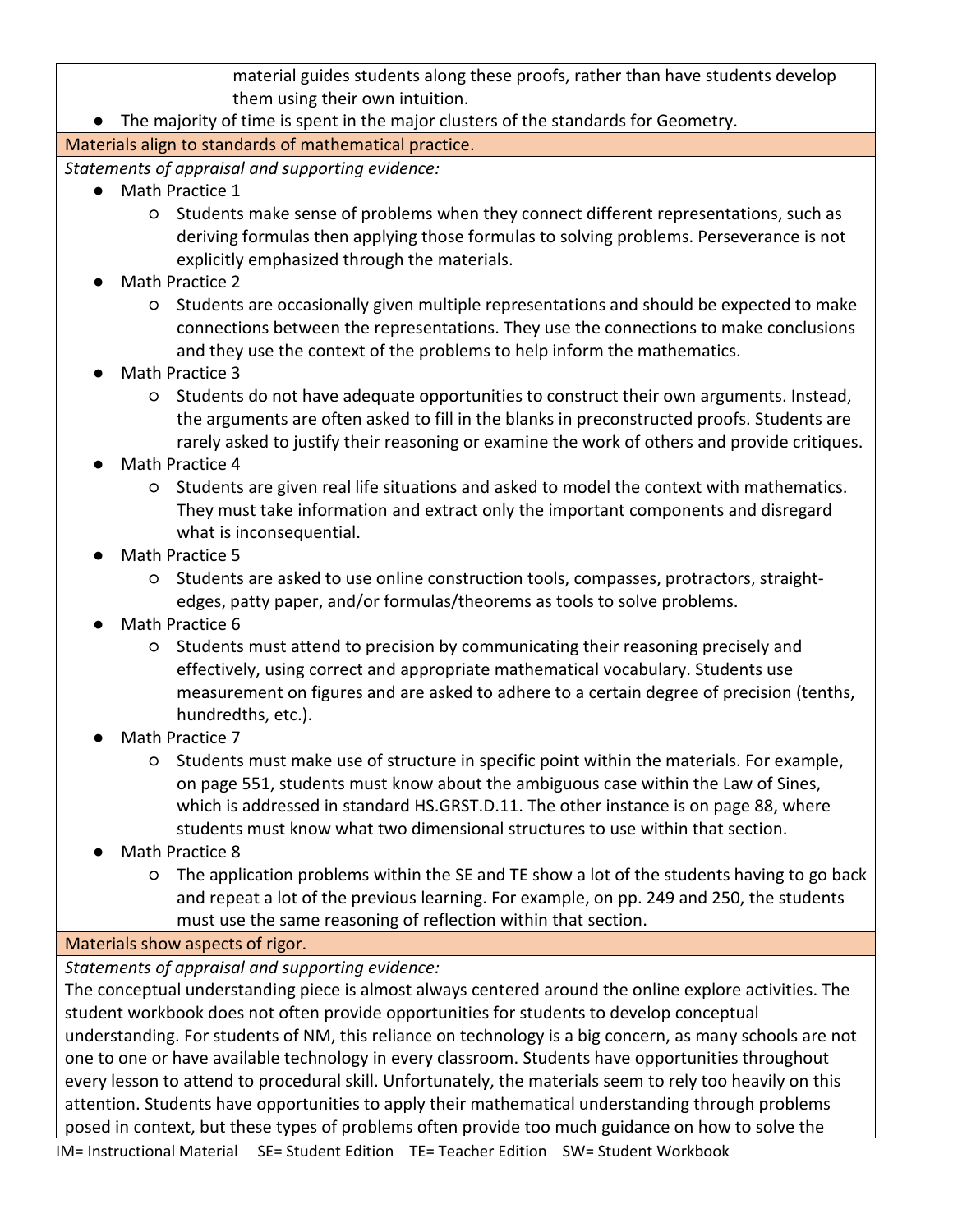problem. The materials funnel students towards a way of thinking, rather than allowing students to develop their own solution strategies.

**Math Content Review** - *Materials are reviewed for relevant criteria pertaining to the support for teachers and students in the specific reviewed content area.*

| Reviewer #56 | Reviewer #57 | Reviewer #61 | Average Score |
|--------------|--------------|--------------|---------------|
| 64.29%       | 71.43%       | 57.14%       | 64.29%        |

Materials are consistent with grade level content, supporting the intent of the delivery and understanding of mathematics.

*Statements of appraisal and supporting evidence:*

The material aligns with grade level standards. However, the intent of the rigor of those standards is not aligned. The material falls short in areas where students should have opportunities to create their own arguments, engage in discourse, and explore mathematics by taking risks and persevering.

Materials support student learning of mathematics.

*Statements of appraisal and supporting evidence:*

The materials support the student learning of mathematics to some degree. The material goes into great detail and step by step examples of how to solve different problems. Again, the material falls short in the fact that it does not give students the opportunity to form their own ideas and ways of learning mathematics that makes sense to them. The sequencing and flow of the text has a traditional geometry feel and one unit flows nicely into the next and so on, making the pacing of the text easy to follow.

**All Content Review** - *Materials are reviewed for relevant criteria pertaining to the support for teachers and students in the material regarding the progression of the standards, lesson structure, pacing, assessment, individual learners and cultural relevance.*

| Reviewer #56 | Reviewer #57 | Reviewer #61 | Average Score |
|--------------|--------------|--------------|---------------|
| 83.13%       | 83.75%       | 76.88%       | 81.25%        |

Materials are coherent and consistent with the high school standards which all students should study in order to be college and career ready.

*Statements of appraisal and supporting evidence:*

While the standards are mainly addressed, they are not always appropriate for the rigor intended by the standard. The structure of the material greatly takes away from this rigor. Tasks feel very "closed" and seem to prescribe solution strategies for students, rather than having them make their own sense of the problems. The materials do have a flow to them that could potentially allow students to make connections from previous understandings to new content studies.

Materials are well designed and take into account effective lesson structure and pacing.

*Statements of appraisal and supporting evidence:*

The materials do not provide guidance for pacing within a lesson. This leaves teachers to decide how much time to spend on each activity.

Materials support teacher planning, learning, and understanding of the standards.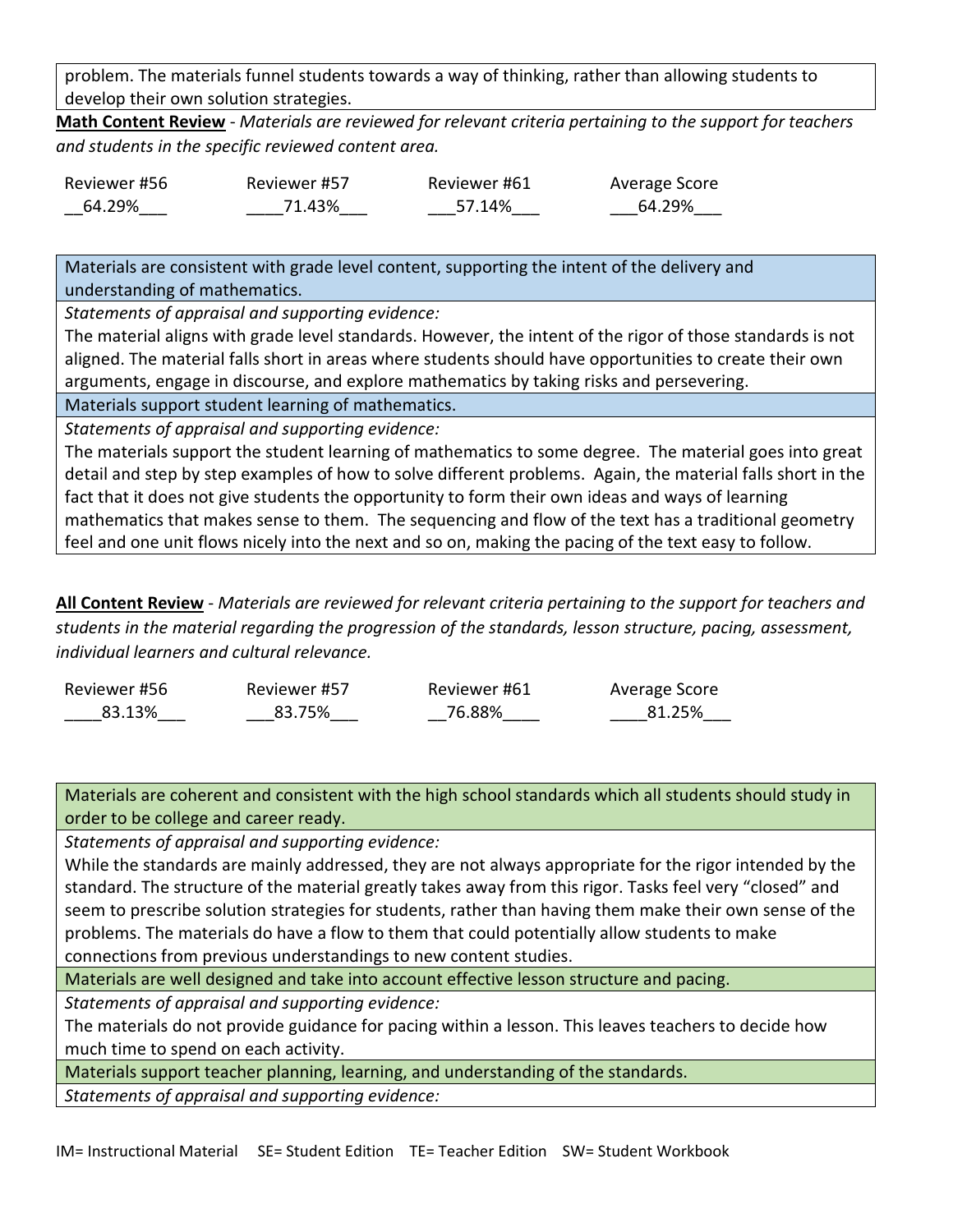The pacing and the flow of the text is traditional for most Geometry textbooks. One unit flows into the next and so on. This design makes the pacing and sequence of the material easy to follow and plan for. There are a number of teacher resources provided by the publisher to aid in the planning of the material. Again, the understanding of the standards to their fullest is not addressed in many cases and requires the teacher to look outside the material for supplemental support. For example, regarding Standard HS.GGMD.A.1 (Give an informal argument for the formulas for the circumference of a circle, the area of a circle, the volume of a cylinder, pyramid, and cone. *Use dissection arguments, Cavalieri's principle, and informal limit arguments)*, the online and physical materials do not cover Cavalieri's principle or informal limit arguments at all.

Materials offer teachers resources and tools to collect ongoing data about student progress on the standards.

*Statements of appraisal and supporting evidence:*

The online sections of the course do outline that data can be collected, but there is no follow through on the ongoing process or how that would look within the online materials. The tools presented are very good (ALEX, additional practice, videos), but it did not show that they could collect certain types of data or what kind of data that it would be collecting.

Materials give all students extensive opportunities and support to explore key concepts.

*Statements of appraisal and supporting evidence:*

The online companion seems to be the main (only) source of opportunities for students to explore key concepts. As mentioned before, this does not serve all students as they may not all have equitable access to suitable technology to complete this exploration.

Materials support effective use of technology to enhance student learning. Digital materials are accessible and available in multiple platforms.

*Statements of appraisal and supporting evidence:*

The materials provide an extensive online component to be utilized by both teachers and students. The digital materials can be accessed on a variety of platforms as well. However, the publisher relies too much on this component, when not all students have an equitable opportunity to use the tools made available to them.

Materials can be easily customized for individual learners.

*Statements of appraisal and supporting evidence:*

As mentioned above, the online materials do have extensive opportunities for students to explore and watch videos on the material, but it is not customizable on the teacher end. There was nothing presented within the materials that suggests that teachers can assign extra specific assignments. Teachers can access all of the materials and guide students to where they may be struggling. However, without a solid system of data to look into, it is not as individualized as it can be.

Materials take into account cultural perspectives.

*Statements of appraisal and supporting evidence:*

There is no evidence of any bias within the materials. However, the materials do not do an adequate job of providing specific strategies for including a variety of cultural perspectives.

**Reviewer Professional Summation** - *These materials are reviewed by Level II and Level III educators from across New Mexico. The reviewers have brought their knowledge, experience and expertise into the review of these materials. They offer here their individual summary of the material as a whole.* 

Reviewer #56 background and experience: I am a level 2 teacher and have been teaching for 4 years in the subjects of Algebras 1 and 2, Geometry, and the MATH 180 program. I am currently working on a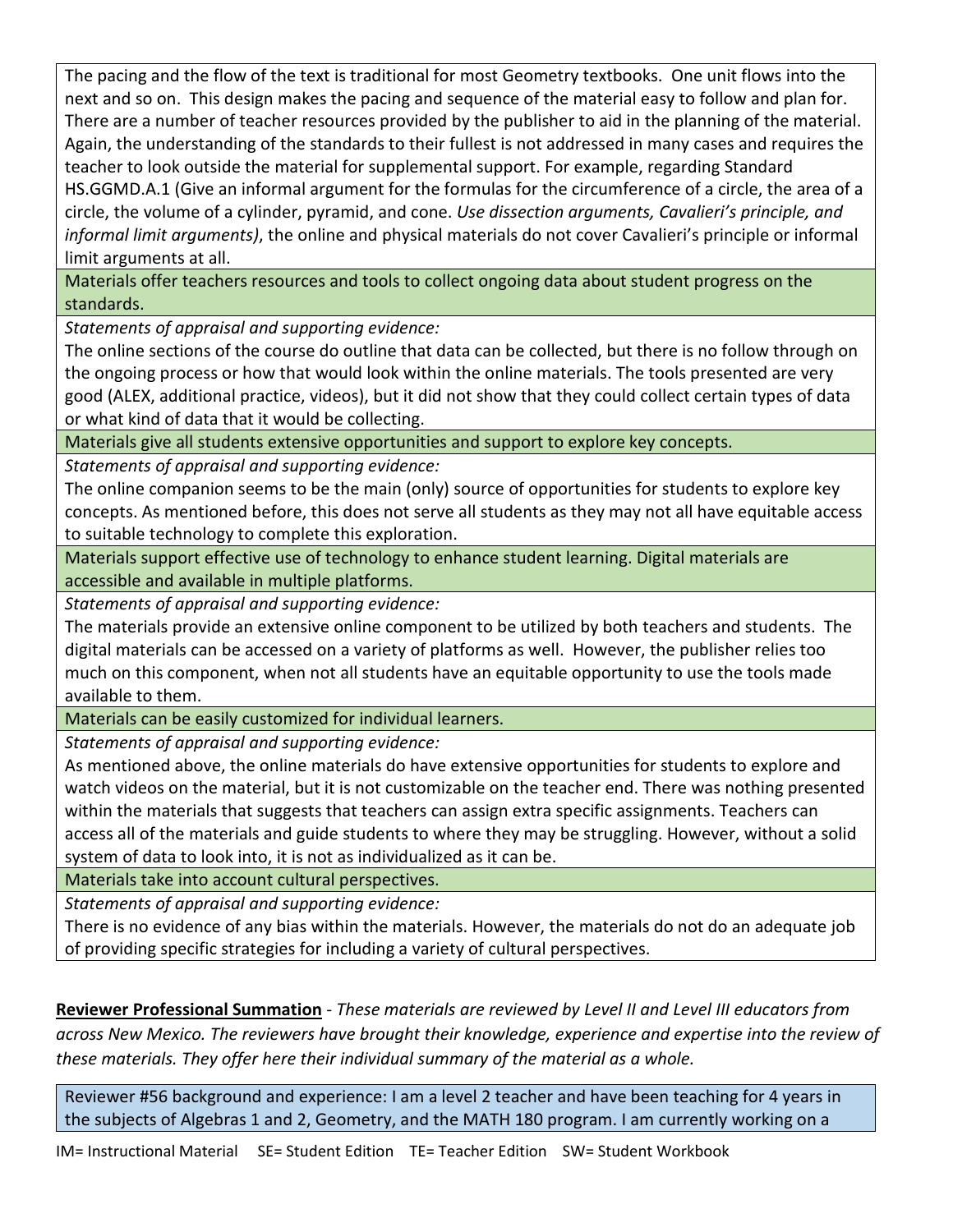Masters in Curriculum and Instruction, and have a Bachelors in Secondary Education, emphasis in Mathematics.

## *Professional summary of material:*

This set of materials does a great job at covering the standards within the Geometry course. The issue that I have with the materials is that the online portion and the TE and SE books are one unit. This then leaves parts of standards in the online section and other parts of it covered in the physical materials. This can cause frustration in using the entire set of materials, and can lead to not fully covering the standards well. The other is with the aspects of rigor. The actual conceptual knowledge is very much lacking, and this does not set up a lot of the information well. The students get the rigor in the skills needed to solve the problems and the application of the materials, but they do not have a great foundation in learning the material beyond examples. The layout of the materials is very traditional and consistent, but it does not give a lot of rigor in setting up the knowledge of the course. Overall, this material presents many of the standards well, and the issues with it are listed above.

Reviewer #57 background and experience: I am a highly effective, level 3 mathematics teacher with fifteen years of experience teaching Algebra 1 to Precalculus in the state of New Mexico. I am also an AP certified teacher as well as a teacher mentor and department head at my school. I hold a Master's Degree in Education Administration and a Bachelor's Degree in Agricultural Extension and Education with an emphasis in Mathematics and Science.

## *Professional summary of material:*

The publisher does a good job of making sure that almost every Common Core State Standard is met throughout each component of the book. What may be missing in the student edition is covered within the online component and so on. While the standards are covered, the publisher does not always go into the depth necessarily put forth by the language of the standard. The student and teacher editions seem to be incomplete without the online component, which could be an issue for some schools in the state of New Mexico and the lack of ample technology at each site. The balance and rigor that many math teachers throughout the state are looking for in a text book seems to be lacking in this particular one. As stated above, the conceptual understanding is addressed mostly in the online component and the application piece in many instances is missing. Some of the practice problems at the end of each section are labeled as such. However, when you look at the actual problem, it is a DOK 1 type question which does not encourage students to come up with their own way of thinking through a problem. The material covers all the areas of high school geometry, but not to the rigor and balance most mathematics teachers would like to see.

Reviewer #61 background and experience: I have 10 years of experience in education in New Mexico. I am a current content specialist for high school mathematics. I have previously taught high school mathematics and supported middle school mathematics teachers. I have taught students of all levels, from Algebra 1 Intervention to AP Calculus. I am a level 3 teacher with a masters degree in teaching. Additionally, I have worked with the NMPED in using the Making Sense of Student Work Protocol and revising the NM End of Course exams for high school mathematics courses.

*Professional summary of material:* 

While this material checks many of the boxes, I have several concerns about it. It addresses the standards, but not always to the depth intended by the standards set forth by CCSS-M. The development of conceptual understanding is entirely reliant on the student and teacher being able to effectively navigate the online component of the material. For New Mexico especially, it is concerning that the material is so dependent upon access to reliable technology in the classroom. Without the online component, this is basically a structured set of notes where students are not utilizing their own intuition about the content. Rather, students are "filling in the blanks". The student workbook is also very text heavy in places and that can be rather intimidating for students. The facilitation notes leave much to be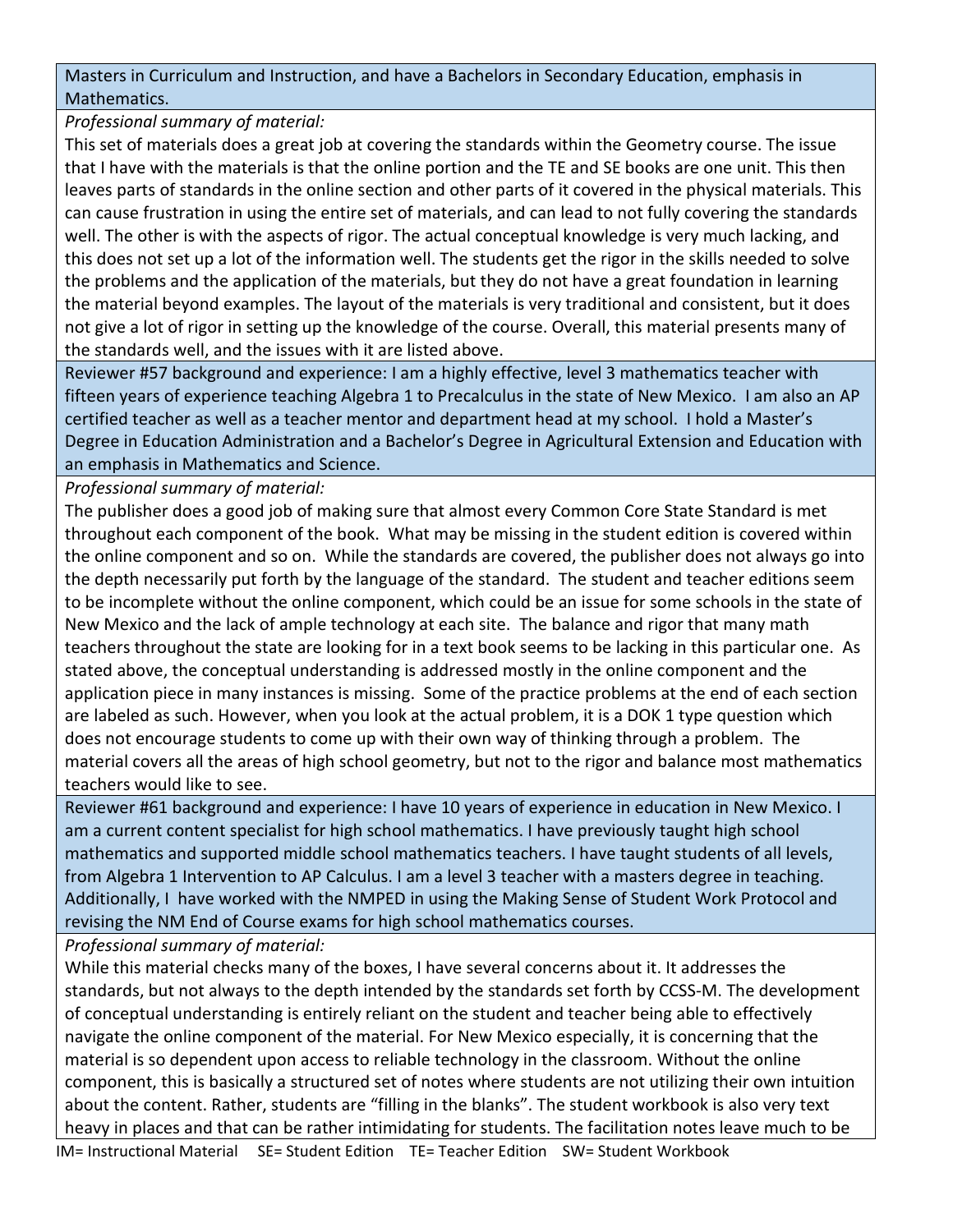desired in comparison to other materials. An experienced teacher might be able to take these materials and make them engaging and attentive to conceptual understanding, but a new teacher would have difficulty making facilitation moves that drive student learning. In short, while this material may "check the boxes", it falls flat in the end and should not be adopted.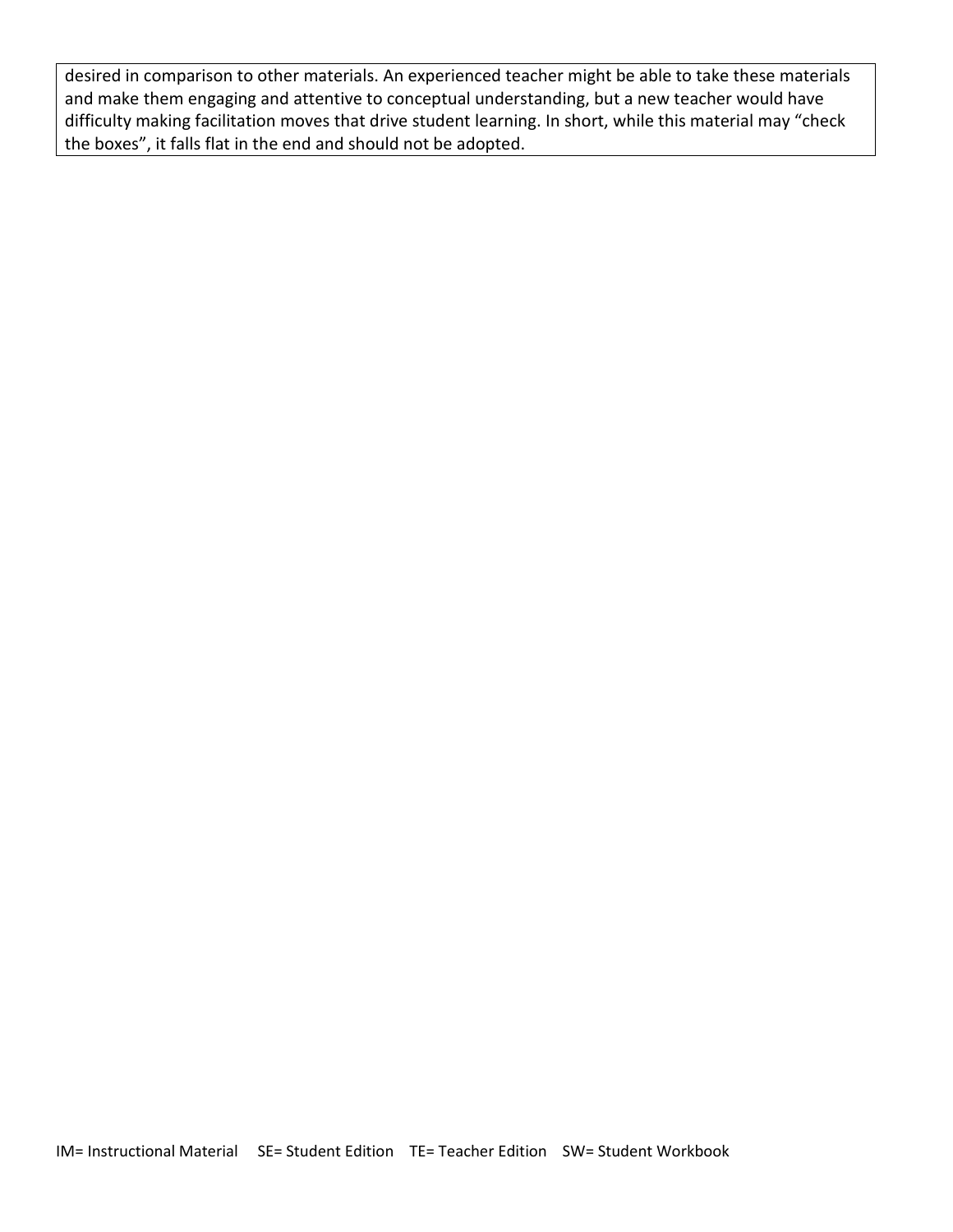#### **2019 Instructional Material Summer Review Institute**

# **Review Team Appraisal of Title**

### **(9-12 Mathematics)**

This appraisal form is provided for use by educators responsible for the selection of instructional materials for implementation with districts and charter schools across New Mexico to meet the needs of their student populations.

This appraisal form should be used in conjunction with the publisher provided Form D: Research Based Effectiveness Determination that supports this reviewed material which can be found on the Instructional Material Bureau website.

<https://webnew.ped.state.nm.us/bureaus/instructional-materials/the-adoption-cycle/>

|                | Text Title   Reveal Algebra 2 | Publisher     | <b>McGraw-Hill Education</b> |
|----------------|-------------------------------|---------------|------------------------------|
| <b>SE ISBN</b> | 9780076961764                 | TE ISBN       | 9780076820139                |
| <b>SW ISBN</b> | N/A                           | Grade         | Grades 9-12                  |
|                |                               | Level/Content |                              |

**Core Material Designation** *(Core Material is - the comprehensive print or digital educational material, including basal material, which constitutes the necessary instructional components of a full academic course of study in those subjects for which the department has adopted content standards and benchmarks.*)

| Recommended            | Recommended with Reservations |                        | Not Recommended         |
|------------------------|-------------------------------|------------------------|-------------------------|
| <b>Total Score</b>     |                               |                        |                         |
| Reviewer #52<br>84.50% | Reviewer #53<br>86%           | Reviewer #54<br>81.60% | Average Score<br>84.06% |

**Standards Review** - *Materials are reviewed for alignment with the state adopted content standards, benchmarks and performance standards.*

| Reviewer #52 | Reviewer #53 | Reviewer #54 | Average Score |
|--------------|--------------|--------------|---------------|
| 86.78%       | 90.82%       | 90.44%       | 89.35%        |

### Materials align with grade level standards.

*Statements of appraisal and supporting evidence:*

IM targets the Algebra 2 standards without spending unnecessary time on standards from other grade levels. The TE clearly outlines which standards are addressed in each module and in each lesson. Each lesson provides vertical alignment of standards, showing previously covered standards, current addressed standards, and standards to be addressed in future lessons ( TE pp 1a). In most instances, the procedural and application skills that are practiced align with the standards identified. At times, the level and balance of rigor does not match the standard. For example, this curriculum leads students through solving a variety of equation types but does not require students to apply their conceptual knowledge of extraneous solutions to create examples; rather, it has students identify them when they arise. Further, when addressing transformations of functions, students are led to describe transformations but do not have many opportunities to experiment with transformations using technology, as is called for in the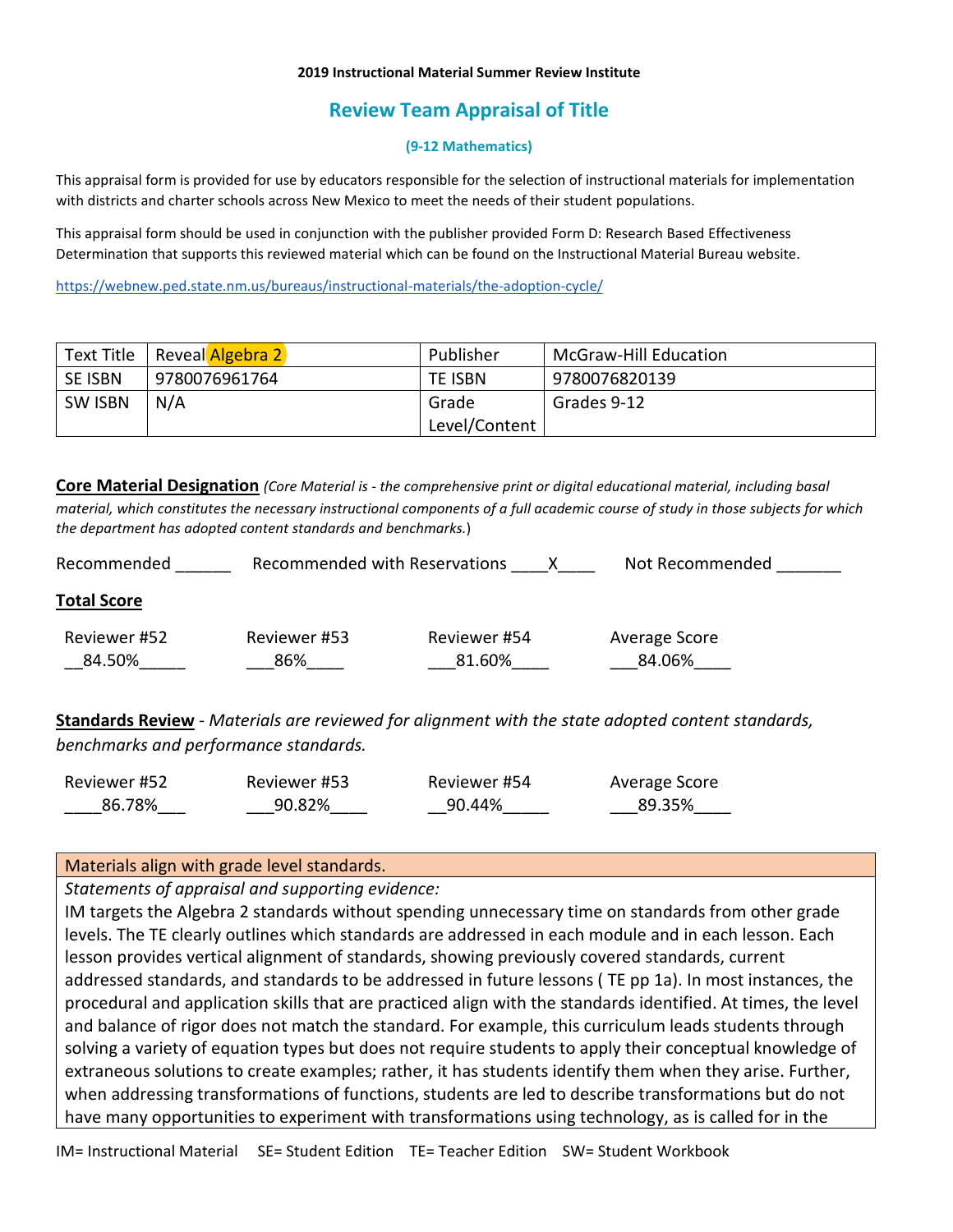standards. Conceptual understanding is not adequately addressed in standards relating to the unit circle, nor in proofs of the Pythagorean Identity. Standards on probability and statistics are heavy on using the probabilities to interpret statistics, but actually calculating probabilities is not included in the material. Also, simulations are talked about a great deal but almost no instruction is provided on how to actually include them.

Materials align to standards for mathematical practice.

*Statements of appraisal and supporting evidence:*

TE provides citation of math practice addressed throughout lessons, as appropriate. Throughout the course, all math practices are addressed and targeted, often in similar ways across the modules. For example, students are frequently guided through a multi-step problem solving process, aiding them in persevering in problem solving. Students are asked in each module to make generalizations and explain thinking about algebraic skills, which requires repeated reasoning and the construction of viable arguments. Students are tasked with using math to model contextual problems in most lessons, which may require them to attend to precision in regards to explanations and to practice numerical and algebraic reasoning as they assess if solutions are viable. Students are asked to use graphing calculators and online tools to solve equations and create graphs. Problems are presented to students to allow them to find the error and critique the reasoning of others.

Materials show aspects of rigor.

*Statements of appraisal and supporting evidence:*

Conceptual understanding, procedural skill, and application can all be found represented in a number of different standards in the four quarters of the IM. Balance between the standards is not as consistently found throughout standards within the material. Of the three aspects of rigor, procedural skill is the one that is addressed the most consistently across standards and can be found in almost every standard cluster. Conceptual understanding is most often addressed well in the online materials and extension activities found there. Application problems are included in every lesson, but most are very closed-ended problems that do not require students to stretch themselves to apply the concept to the problem.

**Math Content Review** - *Materials are reviewed for relevant criteria pertaining to the support for teachers and students in the specific reviewed content area.*

| Reviewer #52 | Reviewer #53 | Reviewer #54 | Average Score |
|--------------|--------------|--------------|---------------|
| 60.71%       | 64.29%       | 50%          | 58.33%        |

Materials are consistent with grade level content, supporting the intent of the delivery and understanding of mathematics.

*Statements of appraisal and supporting evidence:* 

IM contain academic language and terminology that is at an appropriate level for high school. Lessons are formatted so that each piece of new information is accompanied by several examples that tie to it. Practice problems are also tied to specific examples from the instruction for student reference.

Conceptual understanding is developed within extension lessons in the online platform. Many procedural skill problems are included with each lesson. Some application problems are included with each lesson, but are structured in such a way that they mirror very closely the example problems. Module Review pages are included at the end of each module as well as Test Practice pages.

Materials support student learning of mathematics.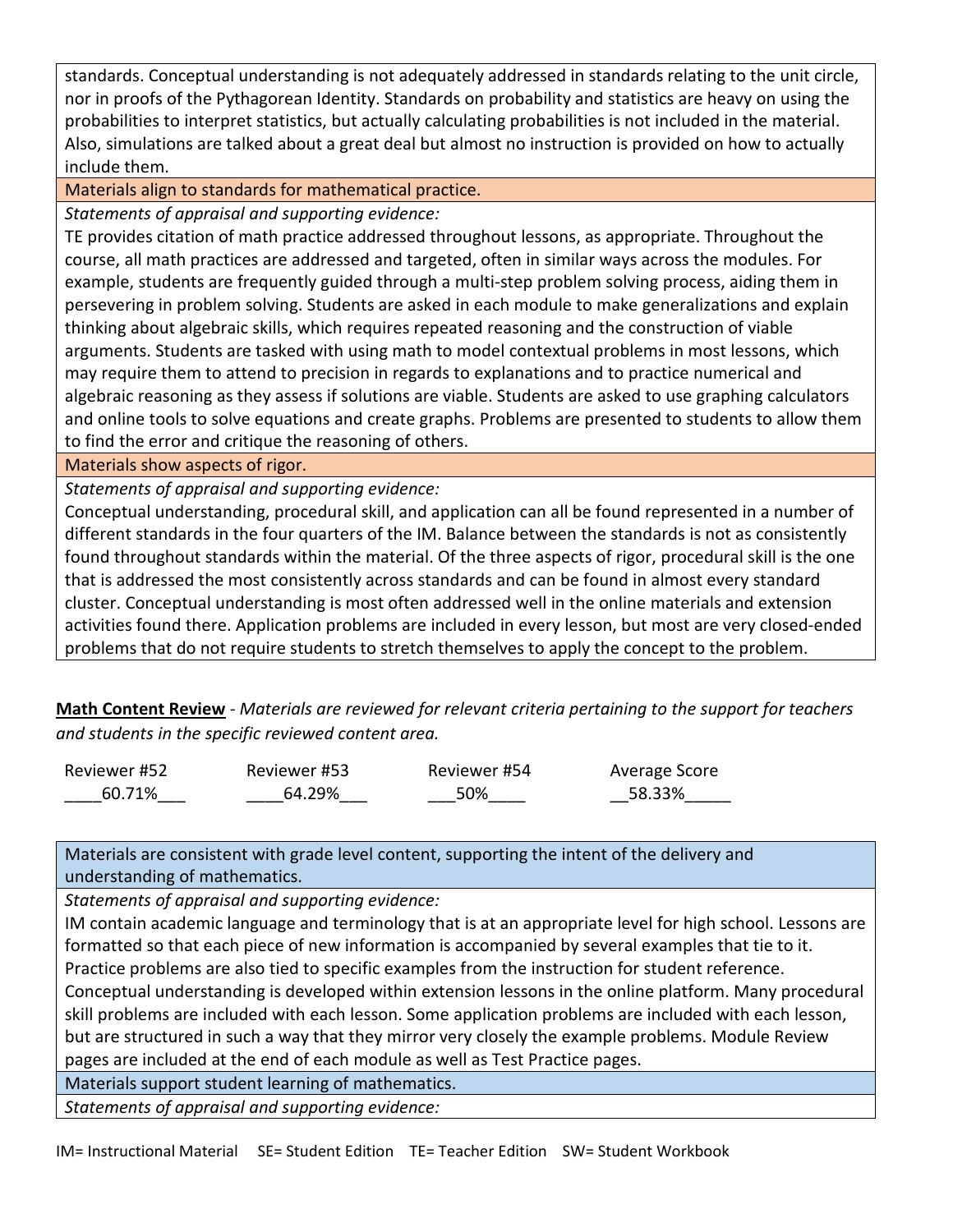IM provides written instruction at a level that is appropriate for high school students and examples that are scaffolded to help support students who are not quite at grade level. Four Step Plan examples are provided in many lessons to help students format their solutions in a logical manner. Key concepts are laid out for students to self-evaluate at the beginning and end of each lesson, but connections to future or past knowledge are not made. Common misconceptions are made available in the TE, but don't tie specifically to individual problems. Formative Assessment Math Probes are provided at the beginning of each module that can help the teacher identify student misconceptions individually. SW is organized and provides space for students to take notes. TE provides guiding questions for a variety of readiness levels, as well as questions to move students toward productive struggle during multi-step tasks. TE and digital content provide exit tickets and quick checks to gauge level of understanding of material.

**All Content Review** - *Materials are reviewed for relevant criteria pertaining to the support for teachers and students in the material regarding the progression of the standards, lesson structure, pacing, assessment, individual learners and cultural relevance.*

Reviewer #52 \_\_\_82.50%\_\_\_\_ Reviewer #53 \_\_\_77.50%\_\_\_\_ Reviewer #54 \_\_64.38%\_\_\_\_\_ \_\_74.79%\_\_\_\_\_ Average Score

Materials are coherent and consistent with the high school standards which all students should study in order to be college and career ready.

*Statements of appraisal and supporting evidence:*

TE clearly outlines which Common Core Math Standards for Algebra 2 are addressed in each module and in each lesson. TE provides an overview look at every lesson and the standard that is being addressed. Each module is focused on key Algebra 2 concepts and does not focus on standards from prior gradelevels. Each lesson provides vertical alignment of standards, showing previously covered standards, current addressed standards, and standards to be addressed in future lessons.

Materials are well designed and take into account effective lesson structure and pacing.

*Statements of appraisal and supporting evidence:*

IM are formatted so that they have a clear structure of Explore, Learn, Example, and Practice that is followed for every lesson. SW has room in the margins for note-taking by students with Study Tips, Math History Minute, Think About It, Talk About It, and things to Watch Out for included to give some direction for the students. Materials take a minimalist approach to graphics and don't have a lot of extraneous pictures to distract students. There are a lot of problems provided for practice, especially with regards to procedural skill, but most are closed-ended questions that don't give a lot of variety for students to show their understanding in a lot of different ways. The TE identifies problems as having a depth of knowledge level of one, two, or three for the problems presented with each lesson for the teacher to use as guidance. The digital content contains a glossary, ample opportunities for extra examples, and slides to aide in lesson delivery, as well as other resources that teachers may find helpful in structuring a lesson. Materials flow logically from one concept to the next without unnecessary leaps or unclear ties between concepts being taught.

Materials support teacher planning, learning, and understanding of the standards.

*Statements of appraisal and supporting evidence:*

IM are formatted so that every module and lesson is structured in the same way with pacing guides, informal pre-assessments, vocabulary, and standards presented at the beginning of each module and lesson. The context of standards in the larger scope and sequence is provided on a micro scale where it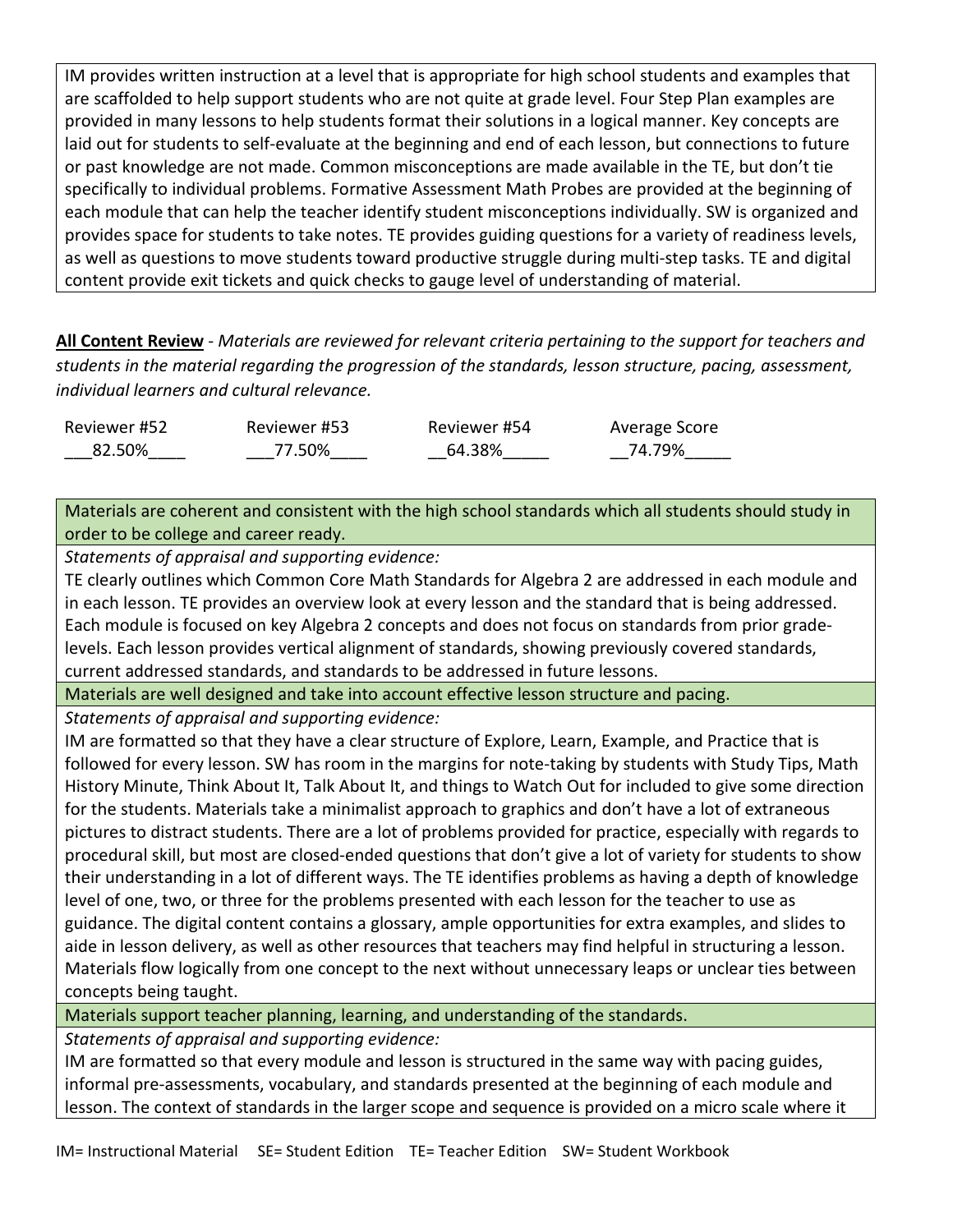gives the standards that students have done, will do in this lesson, and where they will go in the future, but does not give the macro level look at standards outside the scope of the course. Tips and suggestions that are in the TE will be most useful for veteran teachers of the subject since many of them only parallel the material they are referencing instead of being directly tied to specific problems or examples. Higher level explanations of the material beyond what instruction is provided for the students are not included in the TE.

Materials offer teachers resources and tools to collect ongoing data about student progress on the standards.

*Statements of appraisal and supporting evidence:*

SE provides quick check questions to gauge the level of understanding of lesson content. Digital content contains pre-test, extra practice, performance tasks, and assessments that are automatically scored, where appropriate. Digital content also provides opportunities to produce assessment reports sorted by standard. TE provides common errors students may make during lessons, as appropriate. SE provides a list of skills addressed in each module with space for students to assess their ability before and after the module. Digital exit tickets are provided for students to show knowledge gained during the lesson and alternative methods for using it in the classroom without technology are provided.

Materials give all students extensive opportunities and support to explore key concepts.

*Statements of appraisal and supporting evidence:*

Lessons are broken into smaller learning chunks with examples for each piece of instruction. Prerequisite concepts are provided at the beginning of each lesson. Module Summary of important concepts is present at the end of every module. Questions are provided within the TE for students that are Approaching Level, On Level, and Beyond Level to help facilitate and differentiate instruction. TE also provides questions to promote productive struggle in lessons where appropriate. Digital content provides language handbook to support EL and directives to include in class to support ELs in language acquisition. Reteaching opportunities are provided in the TE for reaching EL students or Approaching Level students to make the material more accessible. Extension activities are available in the online materials that allow students to go beyond the scope of the standards.

Materials support effective use of technology to enhance student learning. Digital materials are accessible and available in multiple platforms.

*Statements of appraisal and supporting evidence:*

Digital materials are supported on a variety of platforms and with a variety of web-browsers. Digital material offers opportunities to assign quick checks, practice, extra examples, and assessments using technology. TE provides citations for digital content that may be included in each lesson. Digital content provides the option for teachers to create their own assessments using the platform. It is not always clear what the objective of the digital assignments and tasks are without completing them first, even though they are aligned with standards and standards for mathematical practice.

Materials can be easily customized for individual learners.

*Statements of appraisal and supporting evidence:*

Digital content provides opportunity for teachers to add online resources such as extra examples, extra practice, remedial practice, and extension activities directly from the curriculum resources. Teachers also have the opportunity to add their own online material but suggested sites for doing so are not provided. Digital content also provides a link to a free trial of individualized learning plan supporting students' areas of weakness. Some lessons include activities that can be paced by the students, allowing for advanced students to proceed ahead and struggling students to receive extra guidance.

Materials take into account cultural perspectives.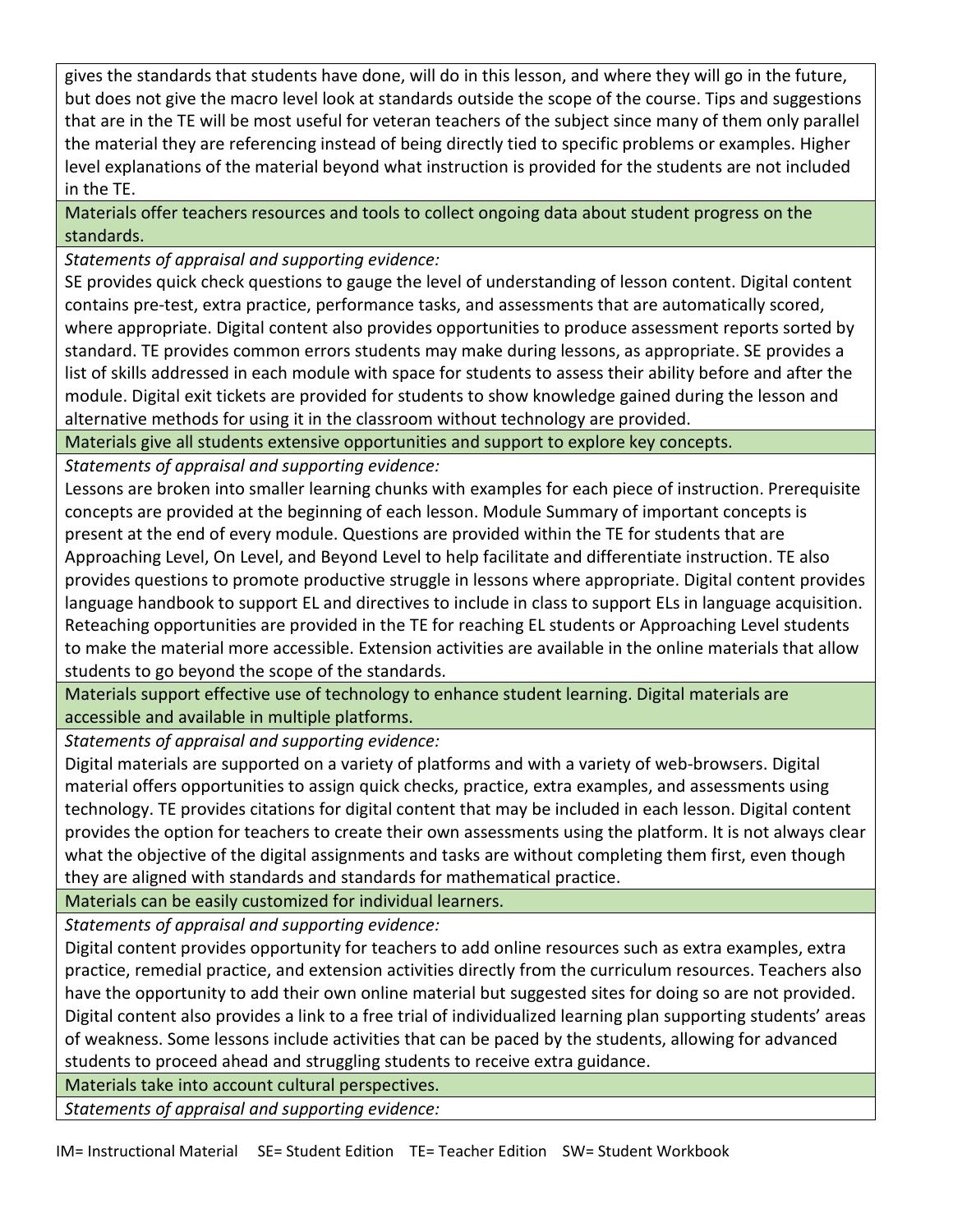Language Development Handbook is available as an online resource that gives tips for working with ELL students and students from multicultural backgrounds. Some tips on cultural perspectives and ELL modifications are made within the TE. Most examples and practice problems are set in generic locations with generic people, often with no people being actually named in the problems. Math History Minute side notes give some context to where or when a math concept was first developed, but are so brief that they don't give a lot of cultural perspective. Most questions are closed and do not allow for much interpretation or perspective taking arguments by the students. Much of the cultural perspectives are included as ancillary materials instead of being deeply embedded into the material.

**Reviewer Professional Summation** - *These materials are reviewed by Level II and Level III educators from across New Mexico. The reviewers have brought their knowledge, experience and expertise into the review of these materials. They offer here their individual summary of the material as a whole.* 

Reviewer #52 background and experience: Teacher holds a level II license and has been teaching secondary math for 7 years, Teacher is PLC leader and serves on various district committees in a leadership role related to curriculum work.

*Professional summary of material:* The material allows students to practice procedural skills with most standards but definitely misses opportunities to build conceptual understanding and to allow for student application of skills to higher-level situations. Many times students are simply told something and then the materials move on, which doesn't allow for discourse or for rigor to flow in the classroom. The online materials definitely assist with these issues, especially since many of the pieces are customizable to different students at different learning levels. Online resources for ELL students, those who are still approaching or on level, and students who just need some extra help are great and provide many different remediation formats. Student edition and teacher edition match up nicely, but SE can feel a bit cluttered at times. SE does have some great inquiry/guiding questions and places to answer these and take notes, but some of the problems are too guided and would do well to allow for more student engagement in the material by making them struggle through setting up equations, etc., more. TE does provide scaffolded questions, opportunities to differentiate, and extra support for teachers who might need more guidance on how to address common errors and misconceptions. The standards for mathematical practice are evident throughout the material and help teachers build connections between real-world applications and student work.

Reviewer #53 background and experience: Teacher holds a level III license and has been teaching courses ranging from Algebra 1 – Pre-calculus for 8 years. Teacher is a professional development leader in school and district.

*Professional summary of material:* The material provides opportunity to practice with most procedural skills. At times the conceptual development and applications feel weak, but overall there is evidence of building all three (procedural, conceptual and application) levels of rigor. To engage in the more rich conceptual and application skills, use of the online material is necessary. The material provides limited direction for class interactions/group work. The online material offers opportunities for teachers to enhance individual student learning, if the school/student have access to these materials. The student workbook is well organized and easy to maneuver. It provides opportunities for students to take notes and to interact with their notes. The teacher edition does provide some extra supports and cues for teachers, such as ways to encourage productive struggle, common errors students may make and how to address them, questioning at different readiness levels, exit tickets, pre-assessments, etc. In these ways the material does target the standards for math practices. Overall the material feels sufficient to guide delivery of Algebra 2 content.